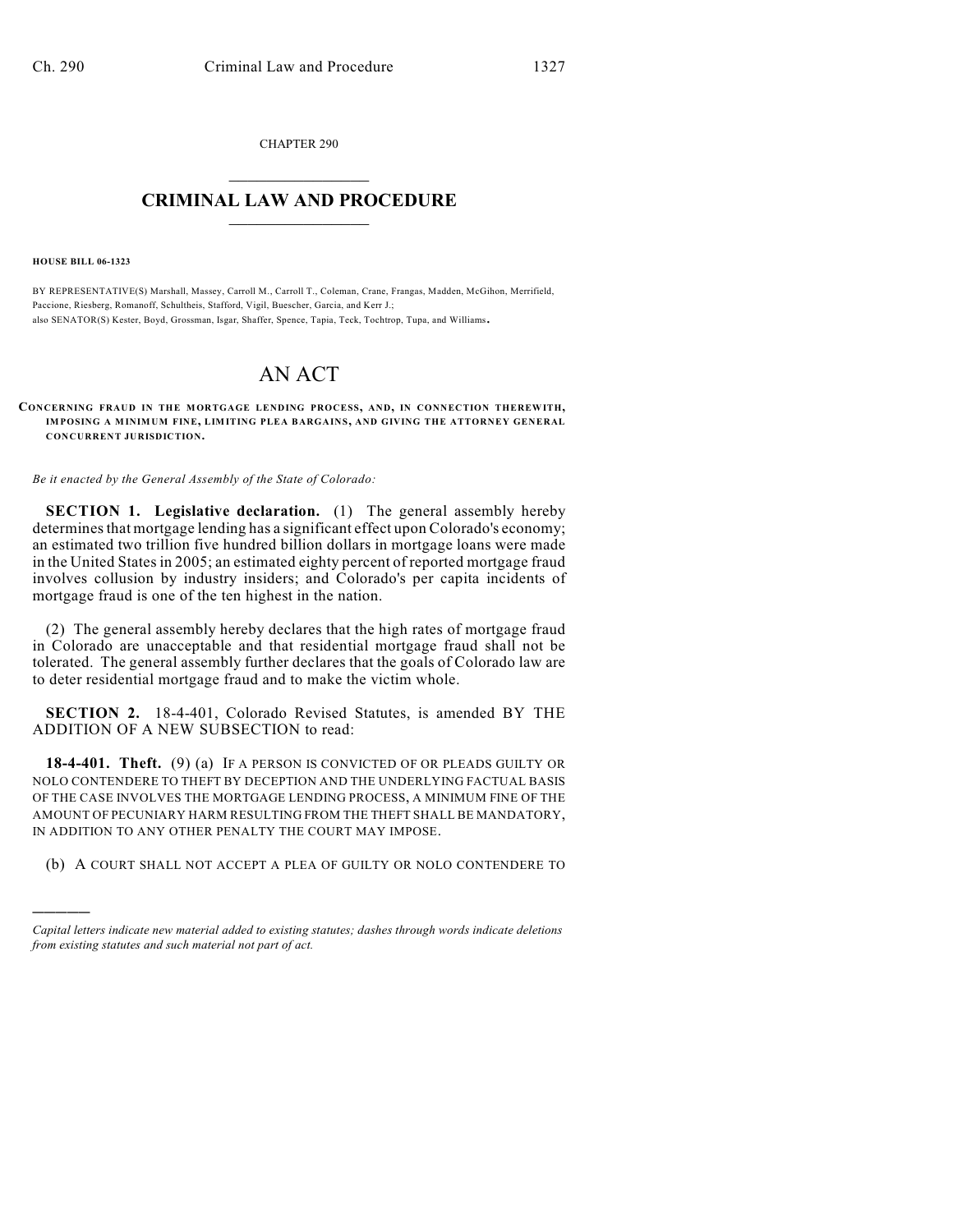ANOTHER OFFENSE FROM A PERSON CHARGED WITH A VIOLATION OF THIS SECTION THAT INVOLVES THE MORTGAGE LENDING PROCESS UNLESS THE PLEA AGREEMENT CONTAINS AN ORDER OF RESTITUTION IN ACCORDANCE WITH PART 6 OF ARTICLE 1.3 OF THIS TITLE THAT COMPENSATES THE VICTIM FOR ANY COSTS TO THE VICTIM CAUSED BY THE OFFENSE.

(c) THE DISTRICT ATTORNEYS AND THE ATTORNEY GENERAL HAVE CONCURRENT JURISDICTION TO INVESTIGATE AND PROSECUTE A VIOLATION OF THIS SECTION THAT INVOLVES MAKING FALSE STATEMENTS OR FILING OR FACILITATING THE USE OF A DOCUMENT KNOWN TO CONTAIN A FALSE STATEMENT OR MATERIAL OMISSION RELIED UPON BY ANOTHER PERSON IN THE MORTGAGE LENDING PROCESS.

(d) DOCUMENTS INVOLVED IN THE MORTGAGE LENDING PROCESS INCLUDE, BUT ARE NOT LIMITED TO, UNIFORM RESIDENTIAL LOAN APPLICATIONS OR OTHER LOAN APPLICATIONS; APPRAISAL REPORTS;HUD-1 SETTLEMENT STATEMENTS; SUPPORTING PERSONAL DOCUMENTATION FOR LOAN APPLICATIONS SUCH AS W-2 FORMS, VERIFICATIONS OF INCOME AND EMPLOYMENT, BANK STATEMENTS, TAX RETURNS, AND PAYROLL STUBS; AND ANY REQUIRED DISCLOSURES.

(e) FOR THE PURPOSES OF THIS SUBSECTION (9):

(I) "MORTGAGE LENDING PROCESS" MEANS THE PROCESS THROUGH WHICH A PERSON SEEKS OR OBTAINS A RESIDENTIAL MORTGAGE LOAN, INCLUDING, WITHOUT LIMITATION, SOLICITATION, APPLICATION, OR ORIGINATION; NEGOTIATION OF TERMS; THIRD-PARTY PROVIDER SERVICES; UNDERWRITING; SIGNING AND CLOSING; FUNDING OF THE LOAN; AND PERFECTING AND RELEASING THE MORTGAGE.

(II) "RESIDENTIAL MORTGAGE LOAN" MEANS A LOAN OR AGREEMENT TO EXTEND CREDIT, MADE TO A PERSON AND SECURED BY A MORTGAGE OR LIEN ON RESIDENTIAL REAL PROPERTY, INCLUDING, BUT NOT LIMITED TO, THE REFINANCING OR RENEWAL OF A LOAN SECURED BY RESIDENTIAL REAL PROPERTY.

(III) "RESIDENTIAL REAL PROPERTY" MEANS REAL PROPERTY USED AS A RESIDENCE AND CONTAINING NO MORE THAN FOUR FAMILIES HOUSED SEPARATELY.

**SECTION 3.** Part 1 of article 21 of title 13, Colorado Revised Statutes, is amended BY THE ADDITION OF A NEW SECTION to read:

**13-21-125. Civil actions for theft in the mortgage lending process.** A PERSON WHO SUFFERS DAMAGES AS A RESULT OF A VIOLATION OF SECTION 18-4-401, C.R.S., IN THE MORTGAGE LENDING PROCESS, AS DEFINED BY SECTION 18-4-401 (9) (e) (I), C.R.S., SHALL HAVE A PRIVATE CIVIL RIGHT OF ACTION AGAINST THE PERPETRATOR, REGARDLESS OF WHETHER THE PERPETRATOR WAS CONVICTED OF THE CRIME. A CLAIM ARISING UNDER THIS SECTION SHALL NOT BE ASSERTED AGAINST A BONA FIDE PURCHASER OF A MORTGAGE CONTRACT.

**SECTION 4.** Article 76 of title 24, Colorado Revised Statutes, is amended BY THE ADDITION OF A NEW SECTION to read:

**24-76-103. Federal grants - mortgage lending process.** THE DIVISION OF REAL ESTATE AND ANY STATE AGENCY INVOLVED IN THE PROSECUTION OF OR PUBLIC